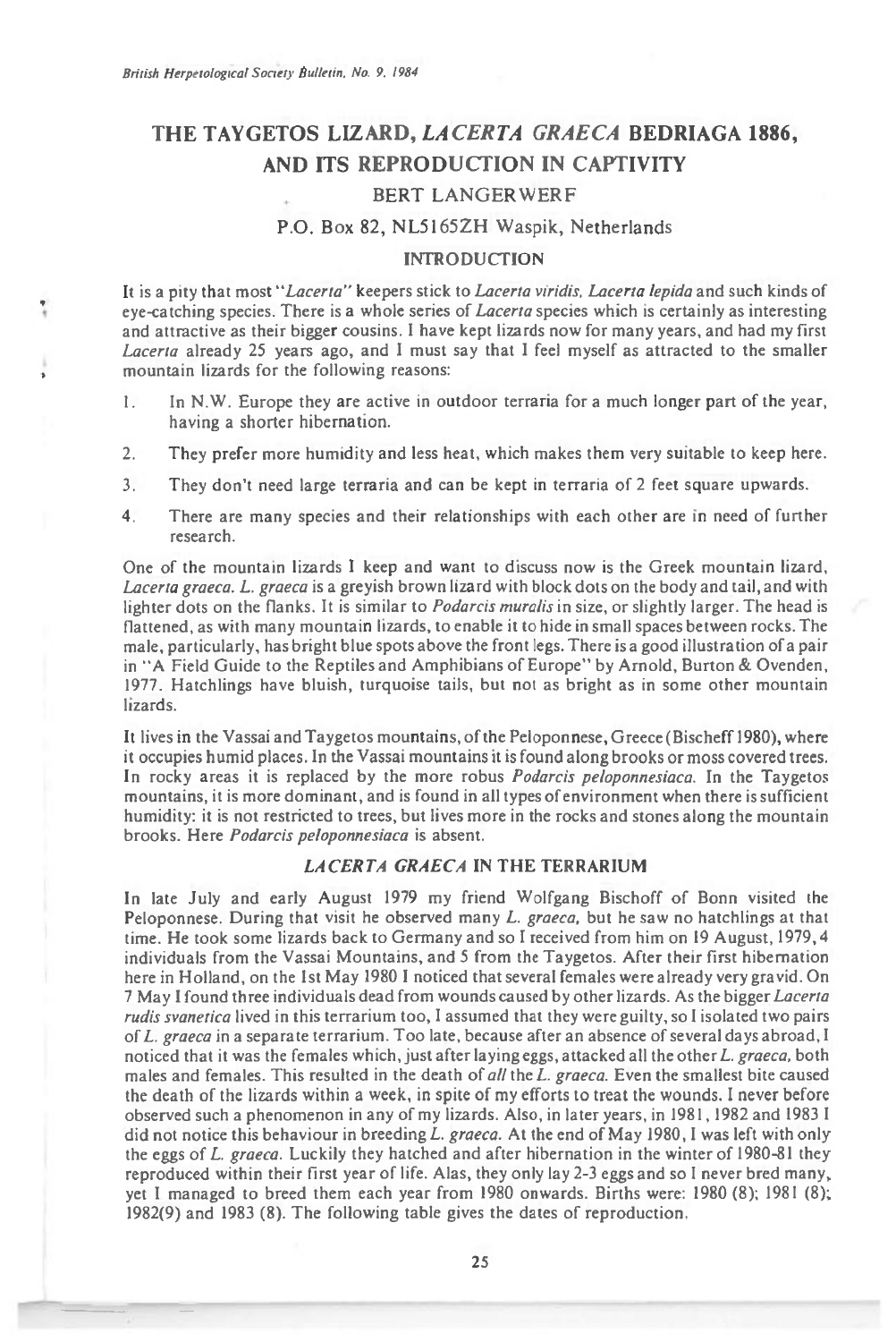| Date of<br>Oviposition                 | Date Eggs<br><b>Discovered</b>   | Number of<br>Eggs              | Date Eggs<br>Hatched                                                          | Length of Incubation<br>$(Temp. \pm 29^{\circ}C)$                                                                                                                                                                                                     |
|----------------------------------------|----------------------------------|--------------------------------|-------------------------------------------------------------------------------|-------------------------------------------------------------------------------------------------------------------------------------------------------------------------------------------------------------------------------------------------------|
| 12 May 1980                            | 12 May 1980                      | 5 (Infertile)                  | 19 June<br>(1)<br>$21$ "<br>(2)<br>$22$ "<br>(1)                              | 38 days<br>40 "<br>42 "                                                                                                                                                                                                                               |
| $±$ 11 May 1980                        | 25 May 1980                      | $\overline{4}$                 | (4)<br>5 July                                                                 | $(\pm 15^{\circ}C)$<br>$41$ "<br>$+14 \text{ days}$                                                                                                                                                                                                   |
| 30 June 1981                           | 3 July 1981                      | 7 (2 clutches)                 | (2)<br>16 August<br>17"<br>(1)<br>$24$ "<br>(1)<br>$25$ "<br>(1)              | $({}^{\pm}$ 20 <sup>o</sup> C)<br>44 days<br>$+$ 3 days<br>$3^{22}$<br>45 "<br>22<br>$+$<br>$+3$ "<br>33<br>$52$ $"$<br>$\gamma\gamma$<br>$53$ "<br>3"<br>$+$                                                                                         |
| $\overline{\cdot}$<br>$\overline{?}$   | 18 July 1981<br>$\gamma$         | 2<br>$\overline{\cdot}$        | $31$ "<br>(2)<br>6 September (1)                                              | $\gamma$<br>44 "<br>$+$                                                                                                                                                                                                                               |
| $\pm$<br>1 July 1982<br>$\overline{?}$ | 2 July 1982<br>21 July 1982      | 5<br>$\overline{\mathcal{C}}$  | (1)<br>14 August<br>4"<br>(3)<br>$6$ "<br>(1)<br>7"<br>(2)<br>$8^{22}$<br>(2) | $(1 + 20^{\circ}C)$<br>43 days<br>$+$ 1 day<br>$9.9$<br>$14$ $"$<br>$\gamma$<br>$+$<br>$\rightarrow$ $\rightarrow$<br>$\overline{?}$<br>$16$ "<br>$^{+}$<br>$\rightarrow$ $\rightarrow$<br>$17$ $"$<br>$\overline{2}$<br>$+$<br>22<br>$18$ "<br>$+$ ? |
| $\gamma$<br>1983                       | $\overline{\mathcal{E}}$<br>1983 | $\overline{?}$                 | (1)<br>19 August<br>$20$ "<br>(3)<br>$21$ "<br>(2)                            | $\overline{?}$<br>$\ddot{?}$<br>$\overline{?}$                                                                                                                                                                                                        |
| $\overline{\mathcal{E}}$               | 23 July 1983                     | 4 clutches of<br>3-4 eggs each | 1 September (1)<br>$6$ "<br>(1)                                               | $+$ ?<br>40 days<br>$45$ $"$<br>$+$ ?                                                                                                                                                                                                                 |

Table 1. Dates of egg-laying and length of incubation of *Lacerta graeca* 

97